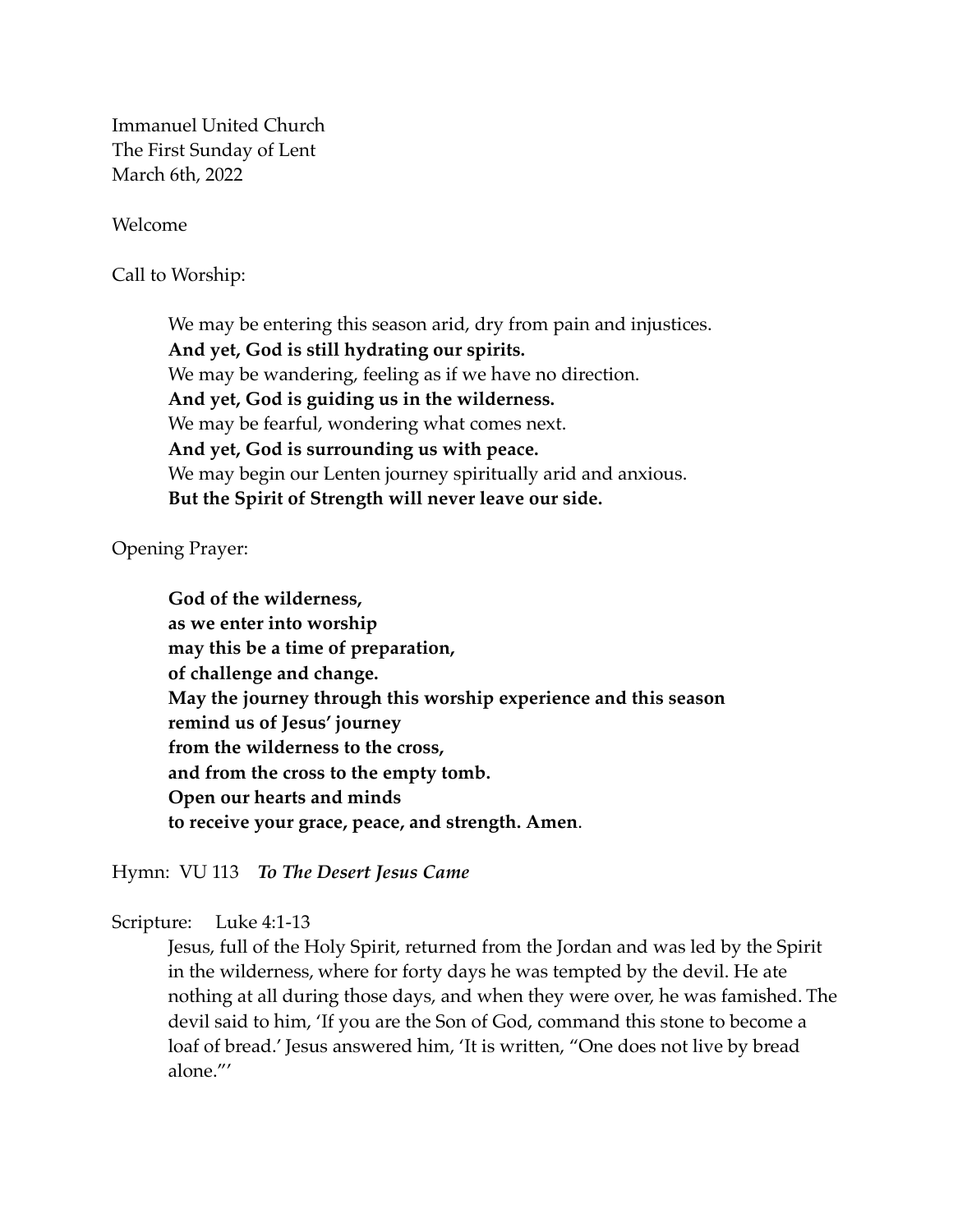Then the devil led him up and showed him in an instant all the kingdoms of the world. And the devil said to him, 'To you I will give their glory and all this authority; for it has been given over to me, and I give it to anyone I please. If you, then, will worship me, it will all be yours.' Jesus answered him, 'It is written, "Worship the Lord your God, and serve only God."'

Then the devil took him to Jerusalem, and placed him on the pinnacle of the temple, saying to him, 'If you are the Son of God, throw yourself down from here, for it is written,

"God will command God's angels concerning you, to protect you", and "On their hands they will bear you up, so that you will not dash your foot against a stone." '

Jesus answered him, 'It is said, "Do not put the Lord your God to the test."' When the devil had finished every test, he departed from him until an opportune time.

The Choir Anthem: *Down to the River to Pray* 

Reflection: "All the Kingdoms of the World" (Luke 4: 5)

Luke 4:5: Then the devil led Jesus up and showed him in an instant all the kingdoms of the world.

In today's Gospel, Jesus, full of the Holy Spirit, fresh from his baptism in the Jordan river, is led by the Spirit into the wilderness, where for forty days he is tempted by the devil. The first thing I notice in this reading and am appalled to recognize, is the contrast: The Human One, full of the Holy Spirit, is led by the Spirit to be fully present to his own identity and to God, the true source of life, the ground of being, in the wilderness, and the result is that "for forty days" he is tempted by the devil. Even if the number 40 is symbolic, evoking the memory and the identity of his own people, Israel's 40 years (which is most likely also symbolic) of wandering through the desert of Sinai, when we think about it, being tempted, tortured, provoked by the devil's temptations for 'forty days' tells us how relentless and immersive this journey was for Jesus. Today's reading says, "Jesus ate nothing at all during those days, and when they were over, he was famished." (V. 2)

In the scripture and throughout the ancient history of Israel, deserts were places of radical transformation where the people of God were shaped as a faithful community, seeking and striving to follow God's rule, God's law, which centers on equity, economic justice, and care for the marginalized (including immigrants and foreigners). For example, Leviticus 19:34 says, "The alien who resides with you shall be to you as the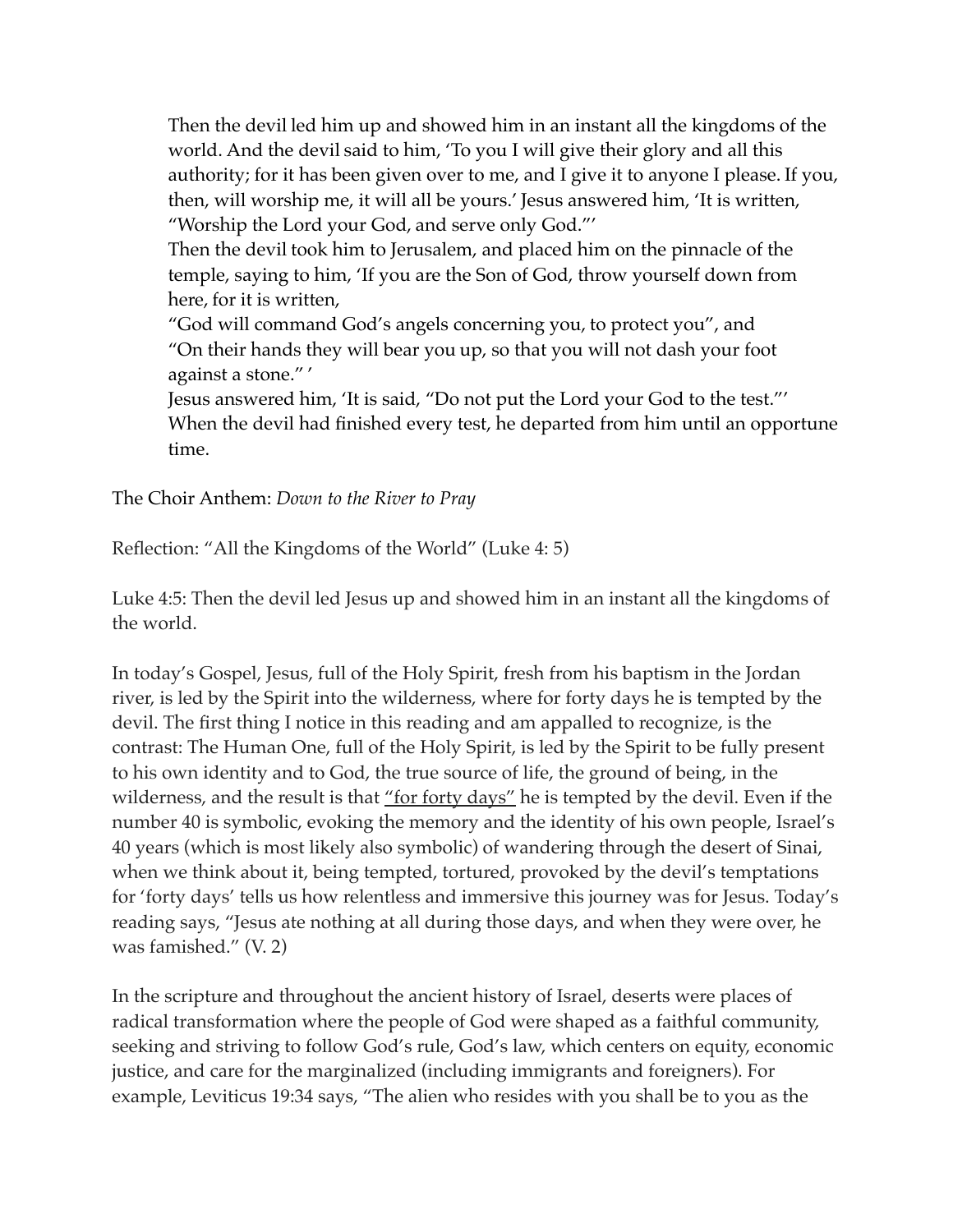citizen among you; you shall love the alien as yourself, for you were aliens in the land of Egypt: I am the Lord your God." The desert regions of greatest importance in the scripture are the Sinai to the south in Egypt, the Judean wilderness in west-central Judah (where Jesus was baptized and tempted), and the Arabian desert to the east, separating Judah from Babylon. The last place was the literal and spiritual geography where Isaiah's prophecy and cry were written:

"A voice is calling: clear the way for the Lord in the wilderness; Make smooth in the desert a highway for our God." (Isaiah 40:3)

"I am about to do a new thing; now it springs forth, do you not perceive it? I will make a way in the wilderness and rivers in the desert." (Isaiah 43:19)

"The wilderness and the dry land shall be glad,

the desert shall rejoice and blossom; like the crocus" (Isaiah 35:1)

This week, our hearts overflow with sorrow and indignation as we listen to the news of the invasion of Ukraine by Russia. Shock and outrage mingle with our tears at this horrific violation of innocent people in a sovereign nation. We have witnessed Russia's horrifying swath of murder and terror, the Ukrainians' desperate resistance and fight, and the outcries of more than one million innocent souls trying to flee from Russia's barbarity, all in the space of one week. This onslaught of horror has led me to think more deeply and do more research in order to shine the light of scripture on the root cause of this evil. Today's story of Jesus being tempted in the desert is a good place to start.

As many of you have already studied yourself, the ground that lies under this premeditated war is Russia's hundreds-year-old settler colonialism and Russian nationalism (imperialism) in Vladimir Putin's Russia. I believe that, in the words of today's Gospel, "All the kingdoms of the world" challenge or even condemn the notions and practices of settler colonialism and expansionist nationalism. Luke 4:5: "Then the devil led him up and showed him in an instant all the kingdoms of the world. And the devil said to him, 'To you I will give their glory and all this authority; for it has been given over to me, and I give it to anyone I please. If you, then, will worship me, it will all be yours."

Many experts explain that Putin's obsession with Ukraine originates in a Russian imperialism and settler colonialism that are based on a religious belief that in the ninth century there was a state called Kievan Rus. This is where it was located. (Show the picture) The Slavic people lived here. The city of Kyiv was the capital between 980 and 1015. The Kievan Rus was ruled by a Grand Prince. In Russian, his name is Vladimir. In Ukrainian, Volodymir. Russians and Ukrainians both draw their lineage from this Slavic state. Much changed in the centuries that followed; Ukraine came under Russian rule.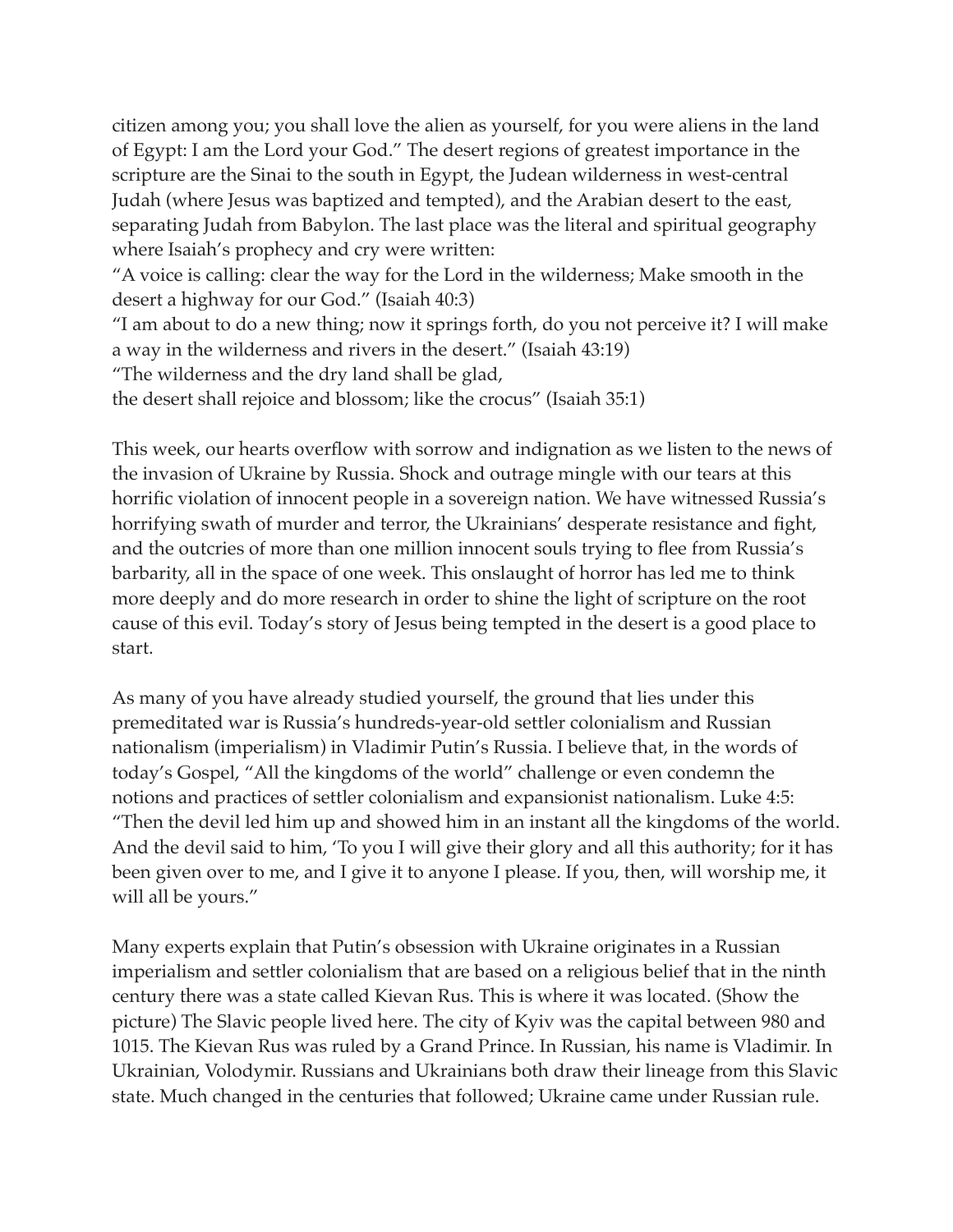There are many hidden histories that require, for a better understanding, critical lenses such as settler colonialism and religious and state imperialism.

There is a lot of history between the two nations but it all leads to the same point: Russia's claim to Ukraine on the basis of colonial history is unjustifiable and wrong. India-based journalist, Palki Sharema Padhya, compares the forced annexation of Ukraine to Britain reclaiming India or South Africa, or Spain reclaiming the Philippines. Past imperialism cannot justify present day expansionism – especially when the past is so horrific. Russian leader Katherine the Great started Russifying Ukraine in the 1700s (*Russification*). Ethnic Russians were shipped to Ukraine as settlers. Schools were told to teach in the Russian language. By 1800 the Ukrainian language was banned. In 1930 Soviet Leader Joseph Stalin engineered a famine in Ukraine (*Holodomor*: the Ukrainian words for hunger (*holod*) and extermination (*mor*)) as a punishment for Ukrainian defiance. Millions of Eastern Ukrainians were killed – starved to death in a region known for its wheat harvests. The area was re-populated with ethnic Russians. In the 1940s, the indigenous Tartars were forcefully relocated, and they were replaced with Russians.

There is a reason why Eastern Ukraine today has so many native Russian speakers. It was designed to be that way. Eastern Ukraine, historically, was important to Russia. It has coal. It has iron, and fertile land. Its historical connection with Russia was forced both by claims regarding the Holy Rus and repopulation. Putin's Russia has claimed that Russians and Ukrainians are one people. Today, the people of Ukraine, fighting to defend their national sovereignty and identity, bleed to defend themselves against Putin's Russian Imperialism. The description above is just a general quick summary; it requires much more to give a comprehensive, accurate picture of the land and its peoples.

Here's some of what I've learned from my personal readings.

According to Taras Kuzio, a Toronto-based academic and expert in Ukrainian political, economic and security affairs, a large number of western historians of 'Russia' and political scientists working on Russia continue to include Ukrainians within an imperial history of 'Russia', denying Ukrainians a separate history. For example, many denied that Kyiv Rus was part of Ukrainian history, as the history of a sovereign nation, independent from Russian history. It also supported the incorporation of Crimea into Russia based on the argument that the peninsula "had always been Russian." Many have downplayed Russian nationalism (imperialism) in Vladmir Putin's Russia and completely ignored the revival of Tsarist and White emigre Russian nationalism that denies the existence of Ukraine and Ukrainians. On the contrary, Ukrainian nationalism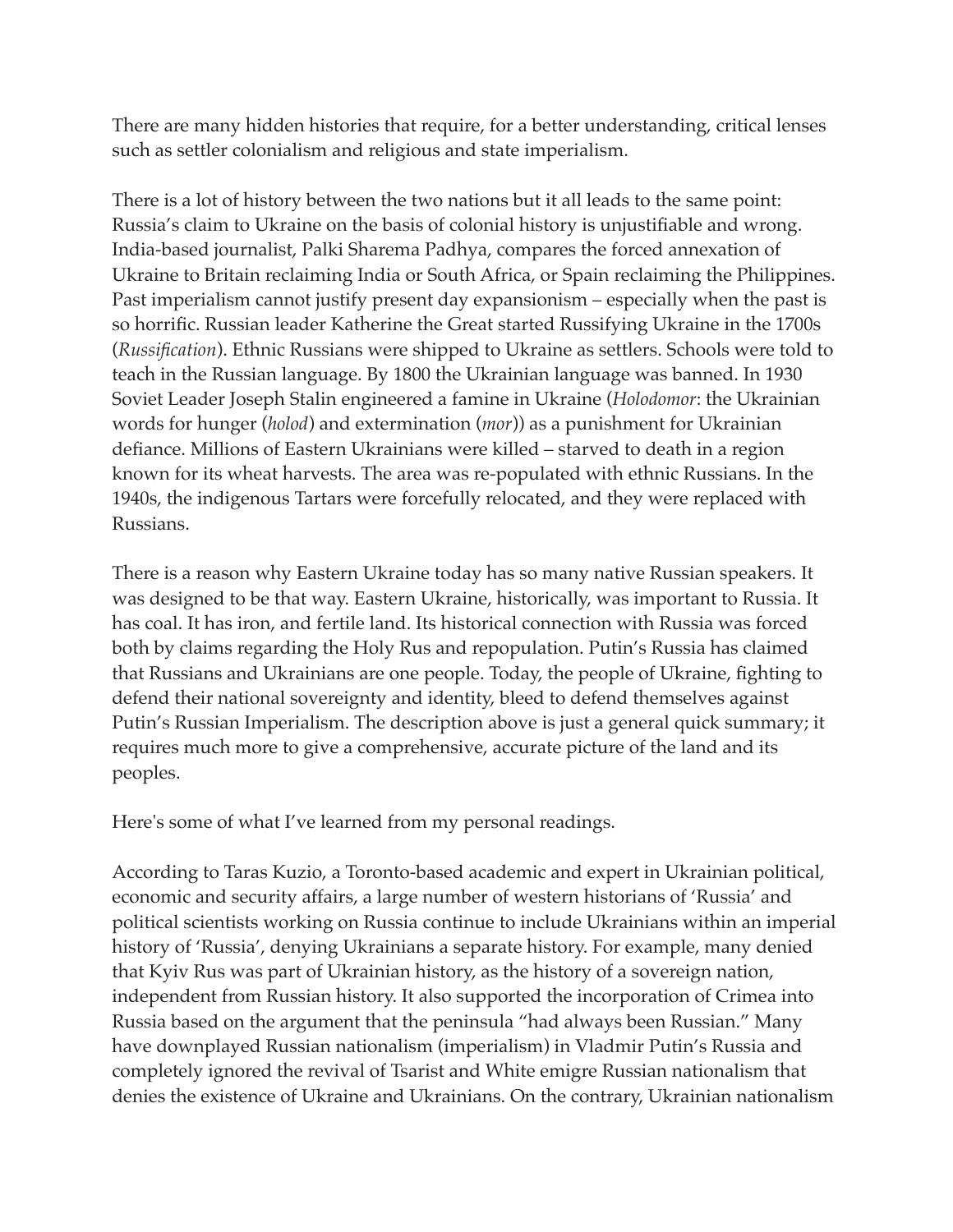was portrayed as a threat to forging an "All-Russian People" based on the three Eastern Slavs and undermined Russian foundational myths to ownership of Kyiv Rus. Tsarist Russia denied the existence of the Ukrainian language and claimed there had never been a Ukrainian state, that Ukraine had no history and that they were "Russians." *Putinversteher* (Putin-Understander) scholars treat Russian military aggression as some sort of a 'civil war' taking place in Ukraine.

Luke 4:5: "Then the devil led Jesus up and showed him in an instant all the kingdoms of the world."

In today's Gospel, Jesus, full of the Holy Spirit, following his baptism, is led by the Spirit in the wilderness, where for forty days he is tempted by the devil. Let us ask ourselves: What would we do? As a people of God, a community of faith, what would be our own critical reflection on our spiritual and political status in regards to the temptation of power, land, control of being promised "All the kingdoms of the world"?

The root cause, the evil of this invasion boils down to this: bending to the temptation of power (regardless of its character: political, economic, and/or religious). It's not just reduced to one individual or one historical era. It's how despots employ and the world permits imperialistic nationalism. It's the opposite of what today's Gospel reading teaches us. It's the opposite of what we hope for today - to see Ukraine acknowledged as an independent nation, with its own identity and history. In this Lenten season, Christ is with Ukraine and other imperiled countries, seeking a future outside of the grip of the devils of not only war, but Imperialism (nor just Vladimir Putin's Rurssian).

This is all I have for today, for our reflection on this first Sunday of Lent. As we continue on with the theme, "Make a Way, Rivers in the Desert: The Reflective Journey through the Desert of Divisions", I encourage this community to define together, what would be the true opposite word/alternative story, or path, to "divisions", that challenges nationalism, imperialism, and wars, in the world. Let us travel the symbolic and spiritual journey of 40 days with Jesus and with one another.

## Hymn: VU 460 *All Who Hunger*

Offering: MV 191 *What Can I Do?*  **What can I do? What can I bring? What can I say? What can I sing? I'll sing with joy. I'll say a prayer. I'll bring my love. I'll do my share.**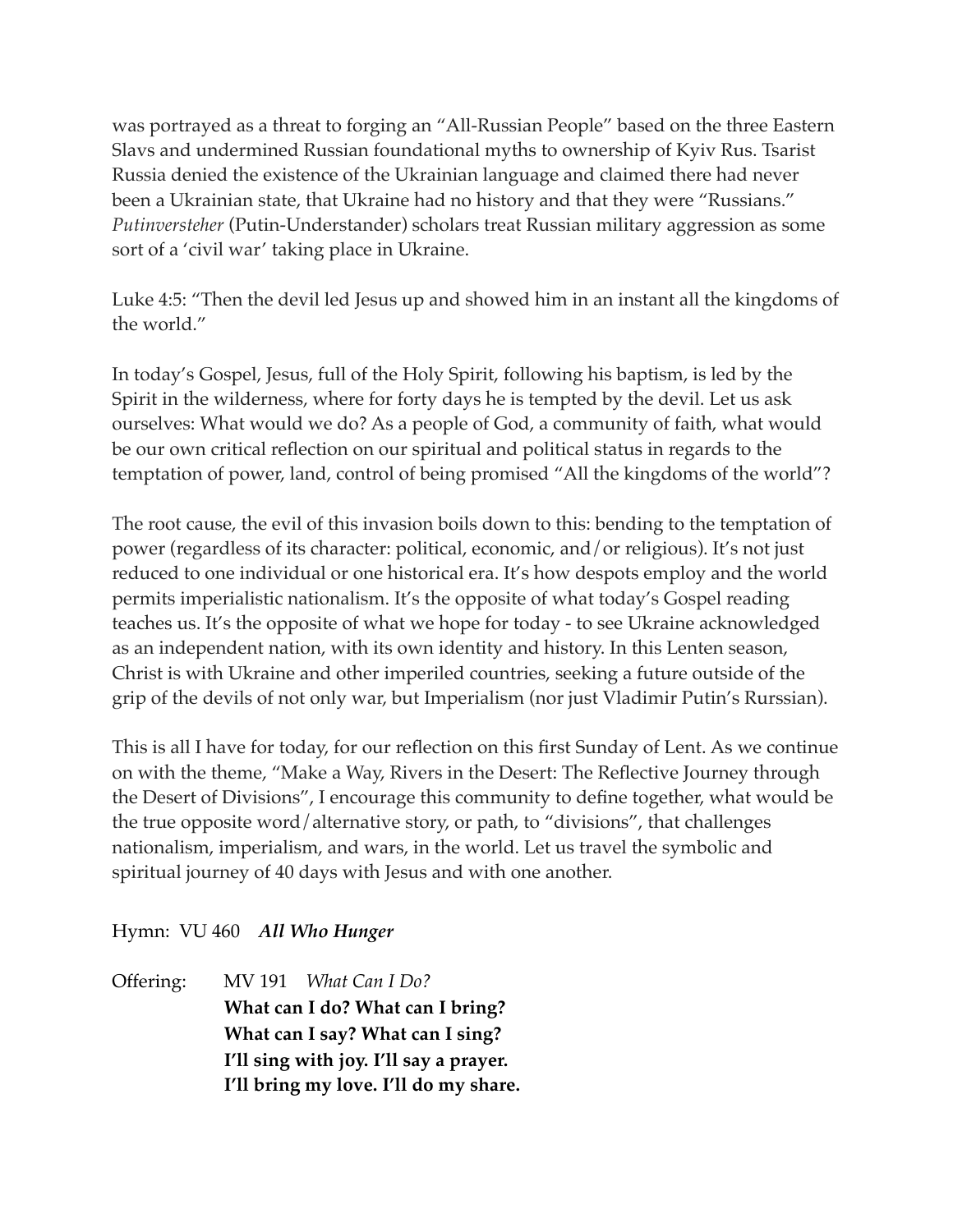## Communion:

God is with us. **We are not alone.**  Christ is present here. **The Spirit is among us.**  Let us give thanks to God, **in memory and in hope.** 

Thanks and praise be to you, O God, for you create life out of the dust, and sustain us even in the desert. We thank you that in the face of every temptation and trial, every principality and power, you are present to direct and guide, to renew and revive. We praise you for sending us Jesus, your Suffering Servant, to walk before us the way of the cross, to turn us to you and to one another. Therefore, we join your long procession of pilgrims praising you along the way:

**Holy, holy, holy God, Power of life and love! Heaven and earth are full of your glory! Hosanna through the ages! Blest is the One who comes to bring your justice to earth!**

Let us remember together that vision of God's reign shown to us in Jesus at table: **he shared food with followers and friends, with saints and sinners, with crowds of thousands on the hillside, and a few friends in an upper room.** On the night before he died, he had supper with his companions. He took a loaf of bread, and after giving thanks, he broke it, and gave it to them, saying: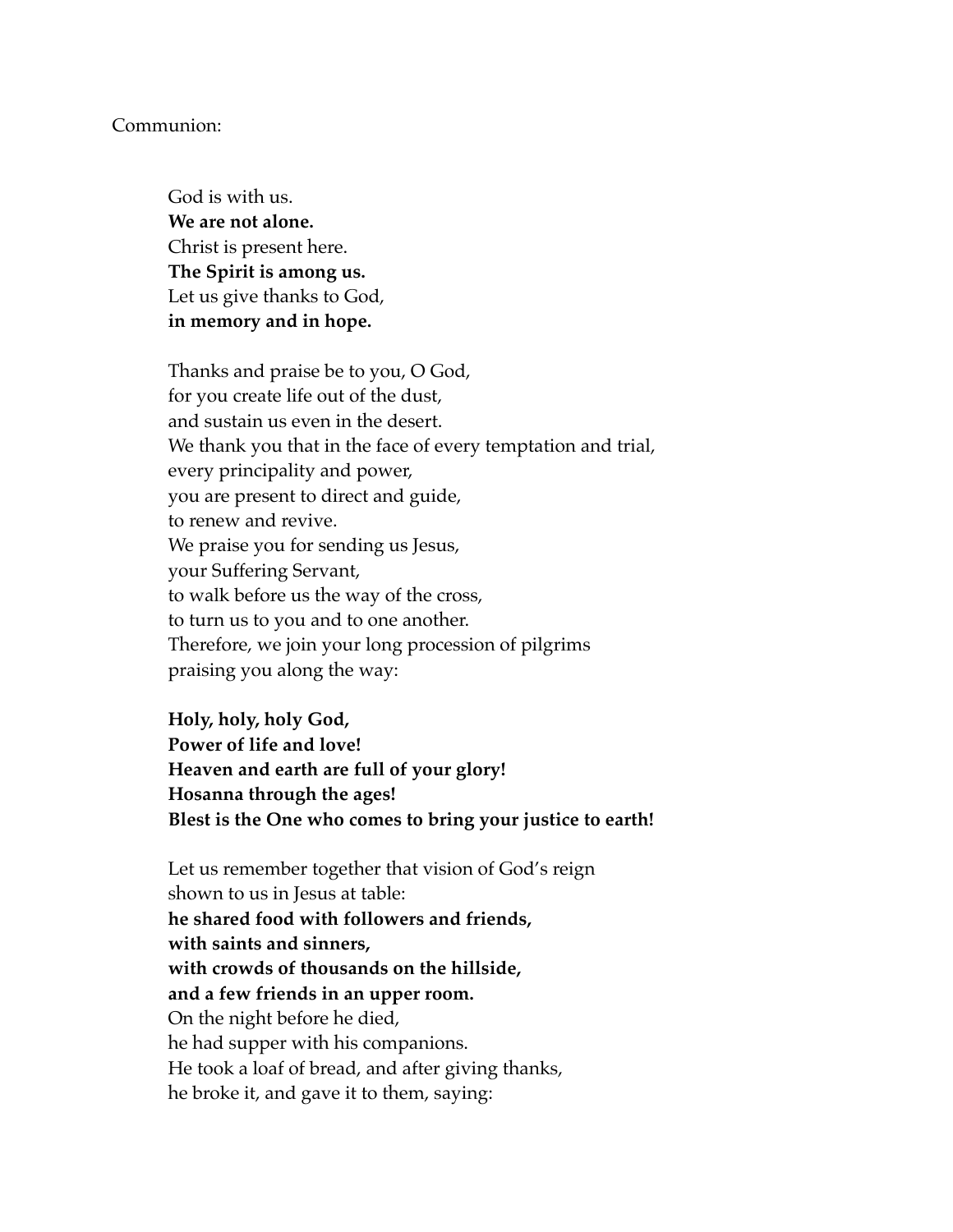**"Take, eat. Do this in remembrance of me."**  Then, he took a cup, and after giving thanks, he passed it among them, saying: **"Drink this. Do this in remembrance of me."**  Through this loaf and cup, Jesus lives within us. In word and deed, Jesus lives among us.

Holy God, we pray for your Spirit. **Make us, while many, one. Make us, though broken, whole. Make us, despite death, alive.**  And so we pray: **Come, Holy Spirit, come.** 

Remembering the Community:

The news can be difficult to listen to and to read. When that news relates to faces we know and to voices familiar to us, it becomes all the harder to hear. God, We ask you to hold the people of Ukraine deep in your heart. Protect them, we pray; from violence, from political gamesmanship, from being used and abused. Give, we pray, the nations of the world the courage and the wisdom to stand up for justice and the courage too, to dare to care―generously. God, in your mercy, take from us all the tendencies in us that seek to lord it over others: take from us those traits that see us pursuing our own needs and wants before those of others.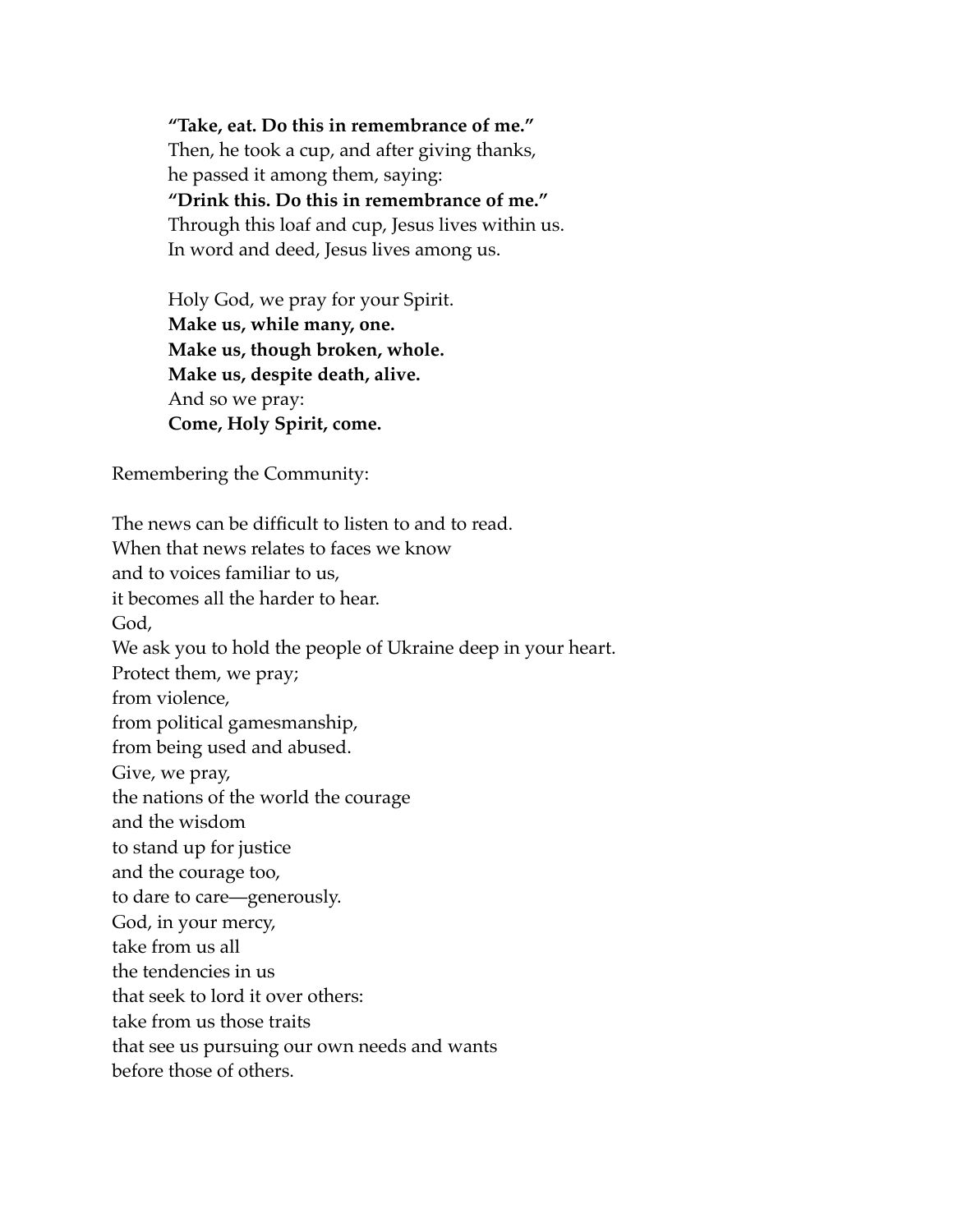Teach us how to live in love and dignity and respect―following your example. In your name and for your sake, Amen ―Issued by Lord Wallace, Moderator of the General Assembly of the Church of Scotland, and the Very Rev. Dr. Susan Brown, convener of the Faith Impact Forum, Church of Scotland

The Lord's Prayer

The bread that we break **is our sharing in the life of Christ.**  The cup for which we give thanks **is our sharing in the life of Christ.** 

Sharing the Bread and Cup

Prayer after Communion:

**Eternal and gracious One, though we live in a world of need, here we have tasted your goodness and hungered for a world more just. Though afflicted by brokenness and division, here we have heard your call to be a people of healing community. Though daily we touch our limits, here we have received the fullness of your grace. Send us forth, O God, in faith, in hope, and in love. Amen.** 

Hymn: VU 108 *Throughout These Lenten Days and Nights*

Blessing & Sending Forth

**Giving and Sustaining God we experience your compelling call to undertake this Lenten journey; we hear your voice inviting us into the wilderness where our journey begins;**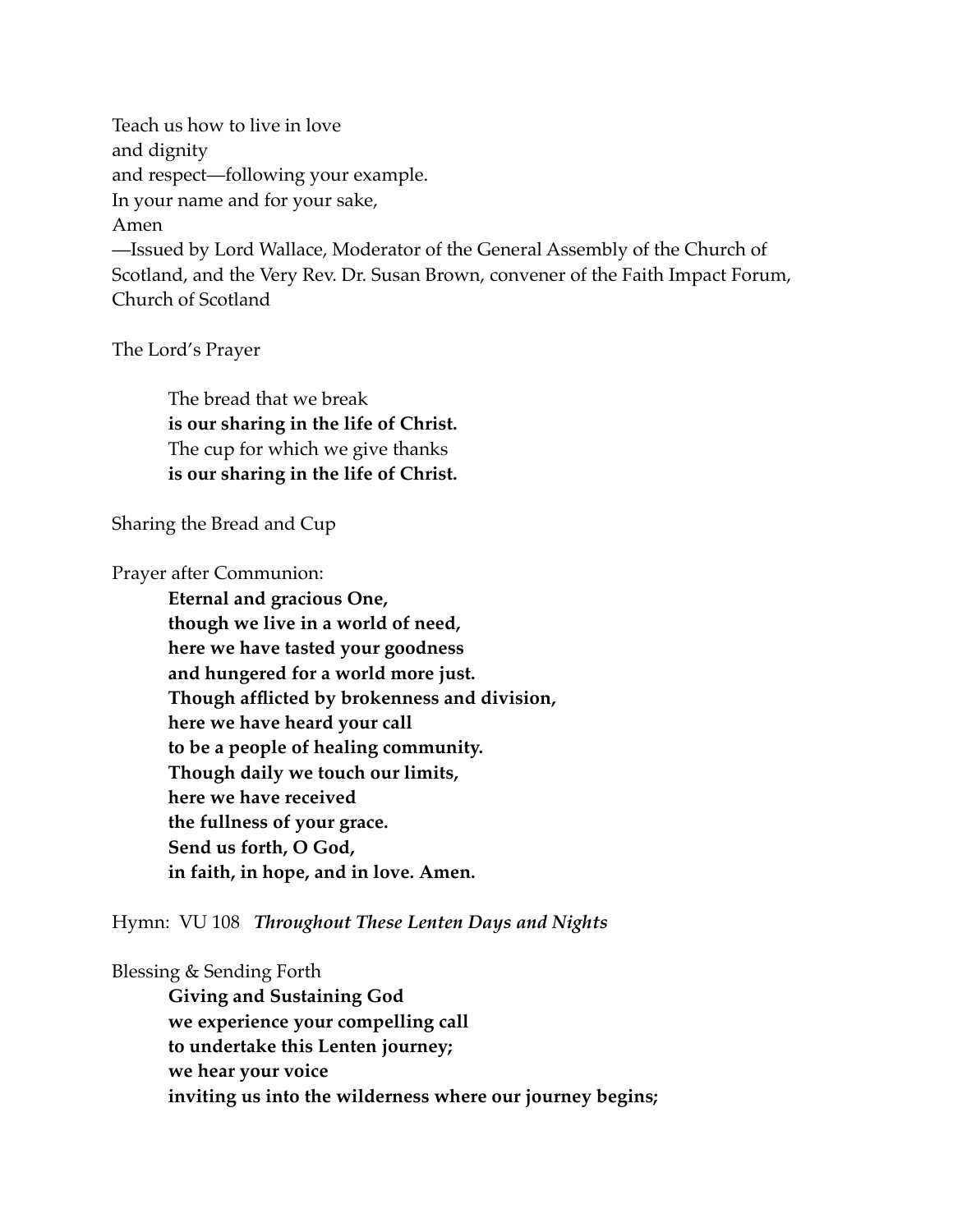**we trust in your presence with us on the way. Guide and support us through the wilderness. Inspire us to follow Christ in worship, and in witness; in Jesus' name we pray. Amen.**

## **Sending Letters of support to local Ukrainian churches**

Dear Immanuel United Church,

In case you are wishing to send letters of support to local Ukrainian churches, we are attaching the names & addresses of Ukrainian churches in Winnipeg. And the sample letter is from our United Church website.

May peace come to Ukraine!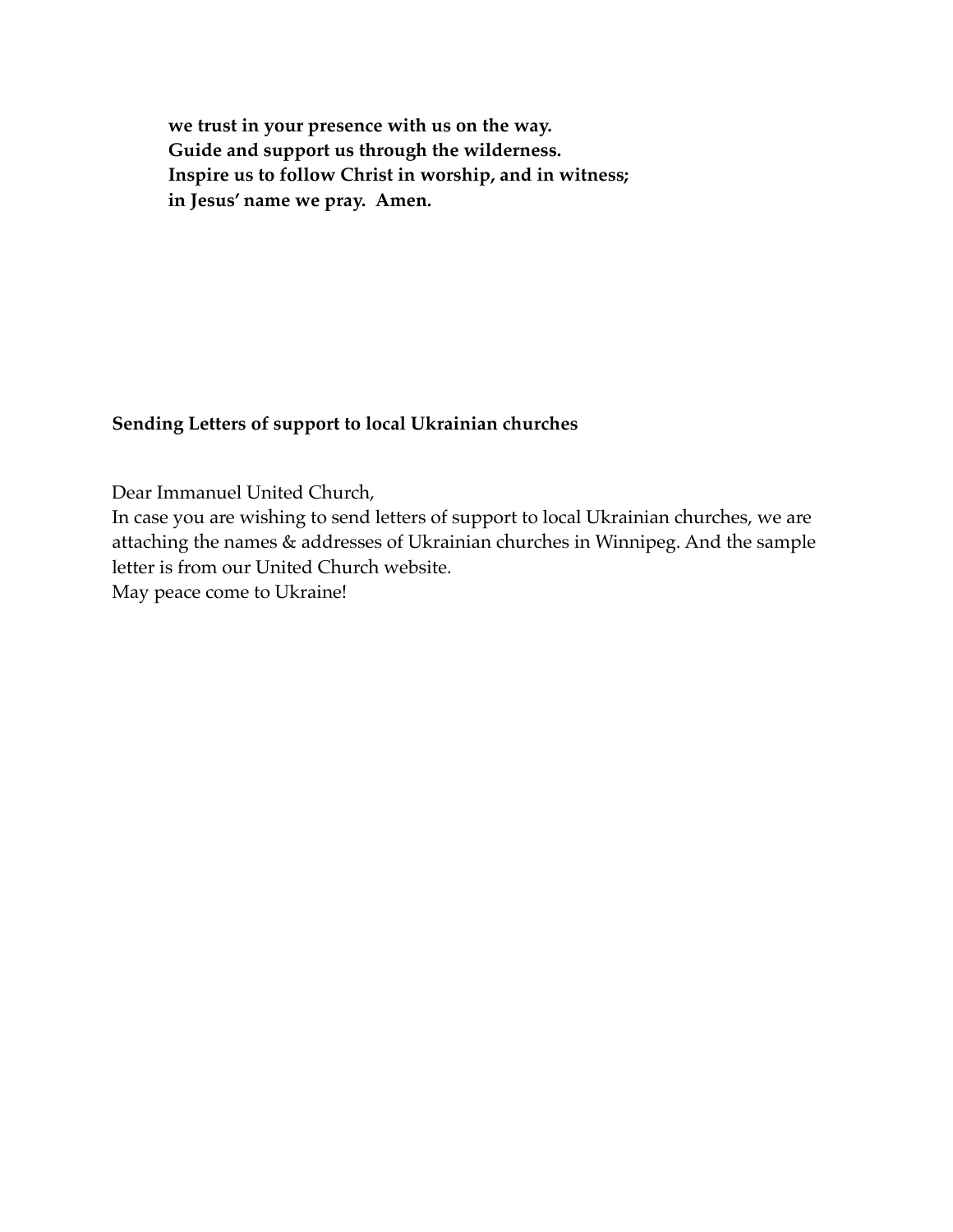## **Sample Letter of Concern for Ukrainian Communities:**

Dear siblings in Christ,

Our hearts overflow with sorrow as we listen to the news of the invasion of Ukraine by Russia. Shock and outrage mingle with our tears at this horrific violation of innocent people in a sovereign nation. We are aware that many in your congregation have family and friends residing in Ukraine who may be hard to reach at this time. We join our prayers to yours for their safety and well-being.

In love we reach out to you, our relatives, friends, and neighbours, to offer support and comfort. We open our hearts to you as we extend the hand of solidarity. You are not alone.

We pray with and for all people in Ukraine living in the midst of such violence, turmoil, fear, and devastation. We pray for peace and for an immediate cessation of war. We pray especially for political leaders, that they may do everything in their power to bring an end to these attacks. And we pray for all who offer humanitarian aid in the midst of this crisis.

With the Spirit, who broods over creation's waters and intercedes with sighs too deep for words, we hold you in prayer. May you know the strength and comfort of God's constant presence with you and your community.

In peace and solidarity,

(*Your neighbours at \_\_ United Church*)

The United Church of Canada 2 L'Église Unie du Canada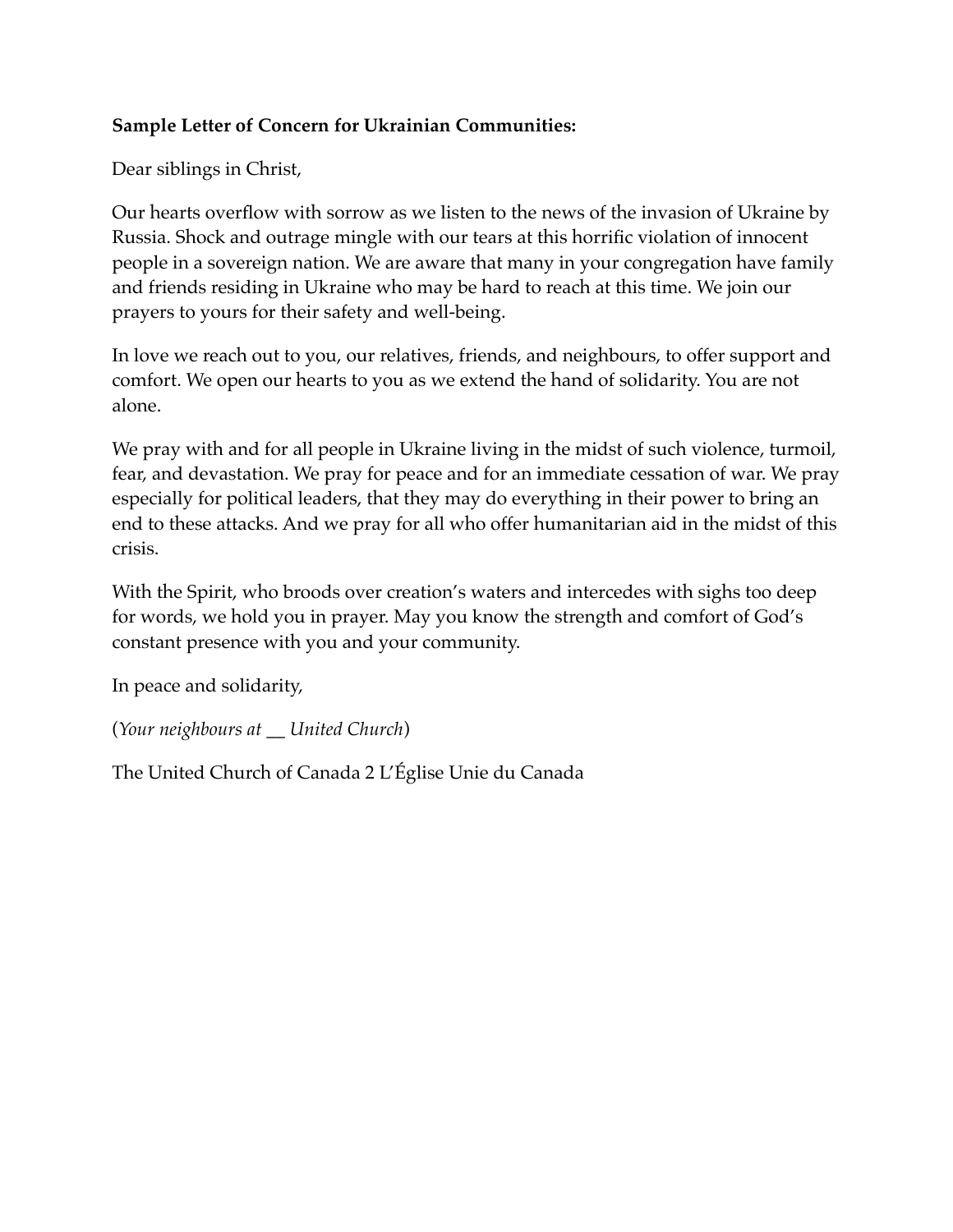Ukrainian Evangelical Church 730 Route 180 Winnipeg, Manitoba R2X 2H8

Blessed Virgin Mary Ukrainian Catholic Church 965 Boyd Avenue Winnipeg, Manitoba R2X 0Z9

Sts. Vladimir & Olga Cathedral 115 McGregor Street Winnipeg, Manitoba R2W 4V6

St. Andrews Ukrainian Catholic Church 180 Euclid Avenue Winnipeg, Manitoba R2W 3L4

Progress Ukrainian Catholic NE (Ukrainian Greek Catholic) 233 Scotia Street Winnipeg, Manitoba R2V 1V7

Saint Basil's Ukrainian Catholic Church 202 Harcourt Street Winnipeg, Manitoba R3J 3H3

Holy Ghost Ukrainian Catholic Church 40 Ada Street Winnipeg, Manitoba R2R 0L5

St. John's Ukrainian Church 31 Riel Avenue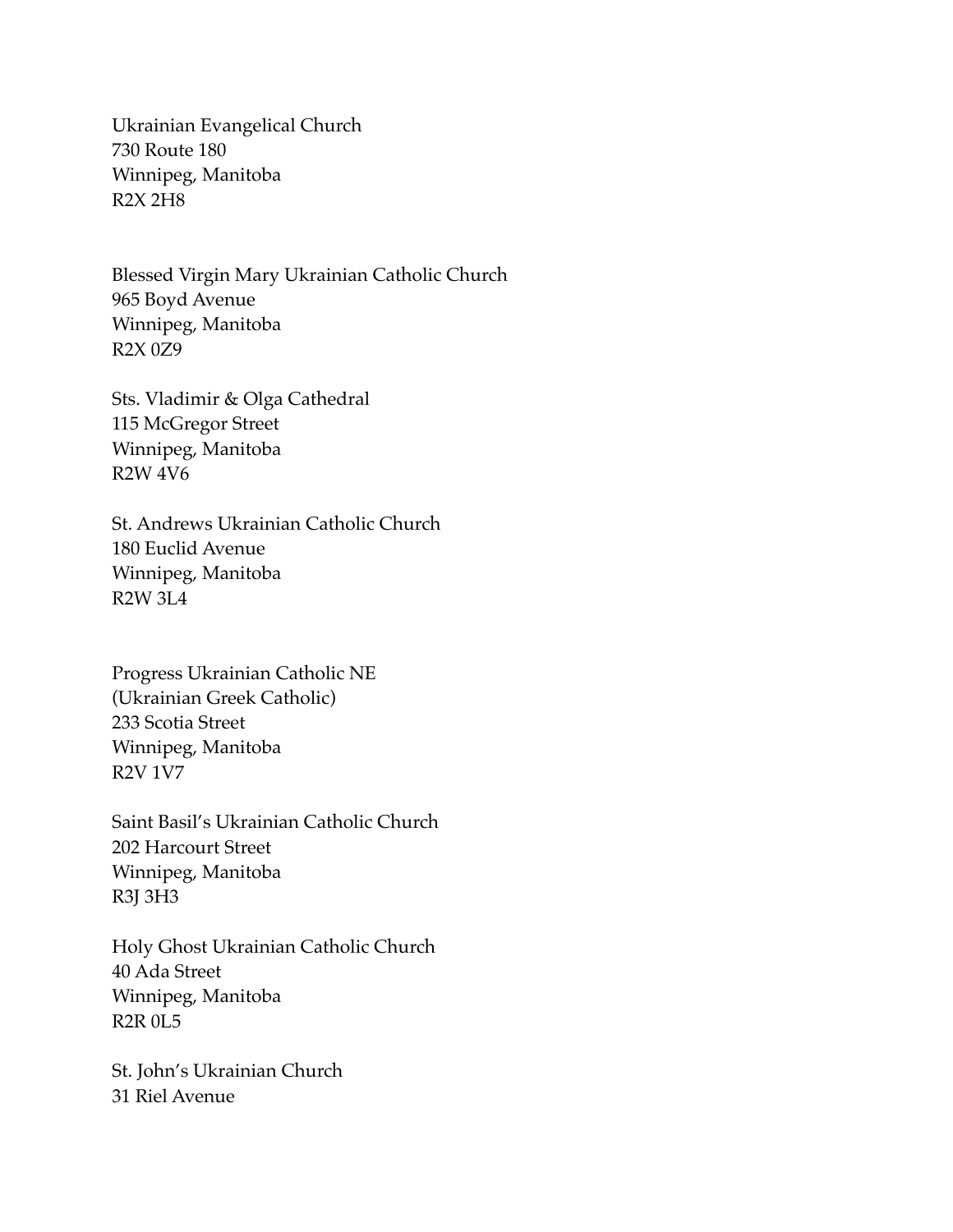Winnipeg, Manitoba R2M 2M2

Holy Family Ukrainian Catholic Church 1001 Grant Avenue Winnipeg, Manitoba R3M 1Y3

Saint Josaphat Ukrainian Catholic Church 590 Alverstone Street Winnipeg, Manitoba R3G 2B9

Holy Eucharist Ukrainian Catholic Parish 505 Watt Street Winnipeg, Manitoba R2K 2S1

St. Joseph's Ukrainian Catholic Church 250 Jefferson Avenue Winnipeg, Manitoba R2V 0M6

St. Nicholas Ukrainian Catholic Church 737 Bannerman Avenue Winnipeg, Manitoba R2X 1J9

Ukrainian-Orthodox Holy Trinity 1175 Main Street Winnipeg, Manitoba R2W 3S4

Ukrainian Orthodox Cathedral 820 Burrows Avenue Winnipeg, Manitoba R2X 0R2

Consistory of Ukrainian Orthodox Church of Canada